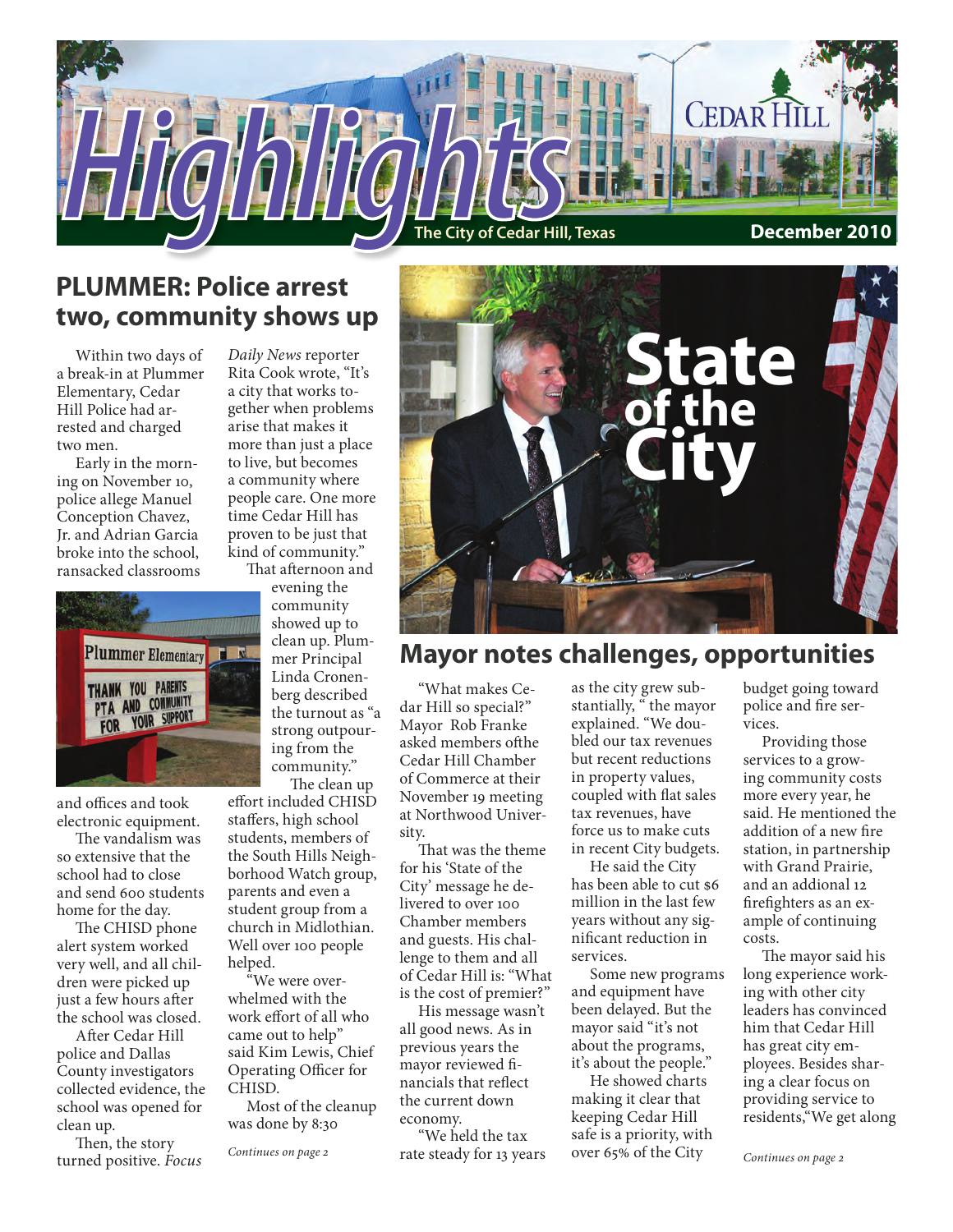# Tripping for the holidays? CHPD will check your home

If your holiday plans include a trip, you should know that the Cedar Hill Police Department offers a free service that checks on your home while you are away.

Go to the application online at http://www. cedarhilltx.com/DocumentView.aspx?DID=51, fill it out, and drop it off at the Police Department at 285 Uptown Blvd., north lobby, before you leave town.

This free service by the CHPD will provide inspections of the accessible exterior of your home while you are away, minimum of three days, maximum of 30 days-excluding the day of departure and day of return.

The Residential Security Check program is available to Cedar Hill residents.

Be aware that you cannot have anyone else at your residence, feeding animals or tending plants during this time. And be sure to notify CHPD immediately if you return early or if other information on the form changes.

#### **Helpful Tips**

\* Do not let shrubbery obscure doors and windows so a burglar can work undetected.

\* At night, leave a few lights on outside and inside your home.

\* Windows and doors should be securely locked.

\* Do not leave "hidden keys" outside.

\* Try to make your home look occupied while you are away. Stop mail and/or newspaper delivery.

#### **Home for the holidays safety tips**

\*Be extra cautious about locking doors and windows at all times.

\*Don't display gifts and other valuables where they can be seen from a window or doorway.

\*If you go out in the evening, turn on lights and a radio or television so the house looks occupied.

\*After Christmas, don't advertise your new electronics and/or other new valuables by putting the boxes out in the trash. Break the boxes down and fold them so the words are on the inside, or bag them.

#### **Use 911**

Help your neighbors, help your police department keep your community safe. Please call 911 if you see a crime in progress or even if you see suspicious behavior.

Now is a great time of year to get involved in your neighborhood's watch group. Call Sgt. Jerry Busby for information about one in your area at 972.291.5181 x2145.

Or locate your Police And Community Together (PACT) officer on the City website at www.cedarhilltx.com/index.aspx?NID=1053.

### Plummer

*From front page*

that evening and 600 students were able to return to classes on Thursday.

Members of the Plummer PTA brought breakfast for staff on Thursday and the local Chick-fil-A brought breakfast on Friday.

Principal Cronenberg said "It was so affirming, the support that everyone gave us."

Cedar Hill police said that they hope to recover more stolen goods as the investigation continues.

#### Free wi-fi

**Free wireless internet connection is available at the Zula B. Wylie Library and at the Cedar Hill Recreation Center.**

# State of the City<sub>From front page</sub>

and we get things done," he said.

Mayor Franke said we have been in a recession for several years and there is concern for the near future.

He called up the image of Joseph in the Bible and his example of storing up during the good years. "We were able to put funds in reserve during the growth, and we've had to use those reserves to maintain our services the last few years."

Our focus, he said, has always been on two things: the natural beauty of this area, and the people who choose to live here.

We have natural beauty here like no-



### Ambulance subscription cuts the financial pain

 $A_n$ <sup>n</sup> emergency trip<br>in an ambulance can in an ambulance can easily cost over \$700. To help residents deal with that cost, tional ambulance subscription plan that reduces your cost for emergency ground ambulance transport.

For only \$60 per year the City of Cedar Hill will bill your pri-

where else in the Metroplex, he said.

possible.

unteers.

costs.

Our strength going into the future is the people of Cedar Hill. We want out community to be the kind of place where people want to come and live, a place where our kids want to settle down. He cited the willingness of the people of Cedar Hill to help make things special that has made so much

He said look around

and you'll see that every major event in our town depends on deeply committed vol-

We have a lot of people here who know just how much premier mary insurance carrier or Medicare. Whatever amount is not covered by either one will be written off by the City.

#### the City of Cedar **Don't let an emergency**  Hill offers an op-**trip injure your budget**

This program covers ground emergency transport to an emergency room. It covers dependents living in your home up to age 25.

Citizens on Medicaid do not qualify for this program.

You can make your payment by check, cash or money order. An installment plan allows you to pay \$5 each month on your water bill.

Enrollment forms are available at the Government Center, 285 Uptown Blvd. and the fire station at 1212 W. Belt Line; or call 972.291.1011 during business hours to have the form mailed to you.

The City of Cedar Hill, through the emergency medical services provided by the Fire Department, is committed to providing quality, affordable emergency ambulance care to all residents of Cedar Hill.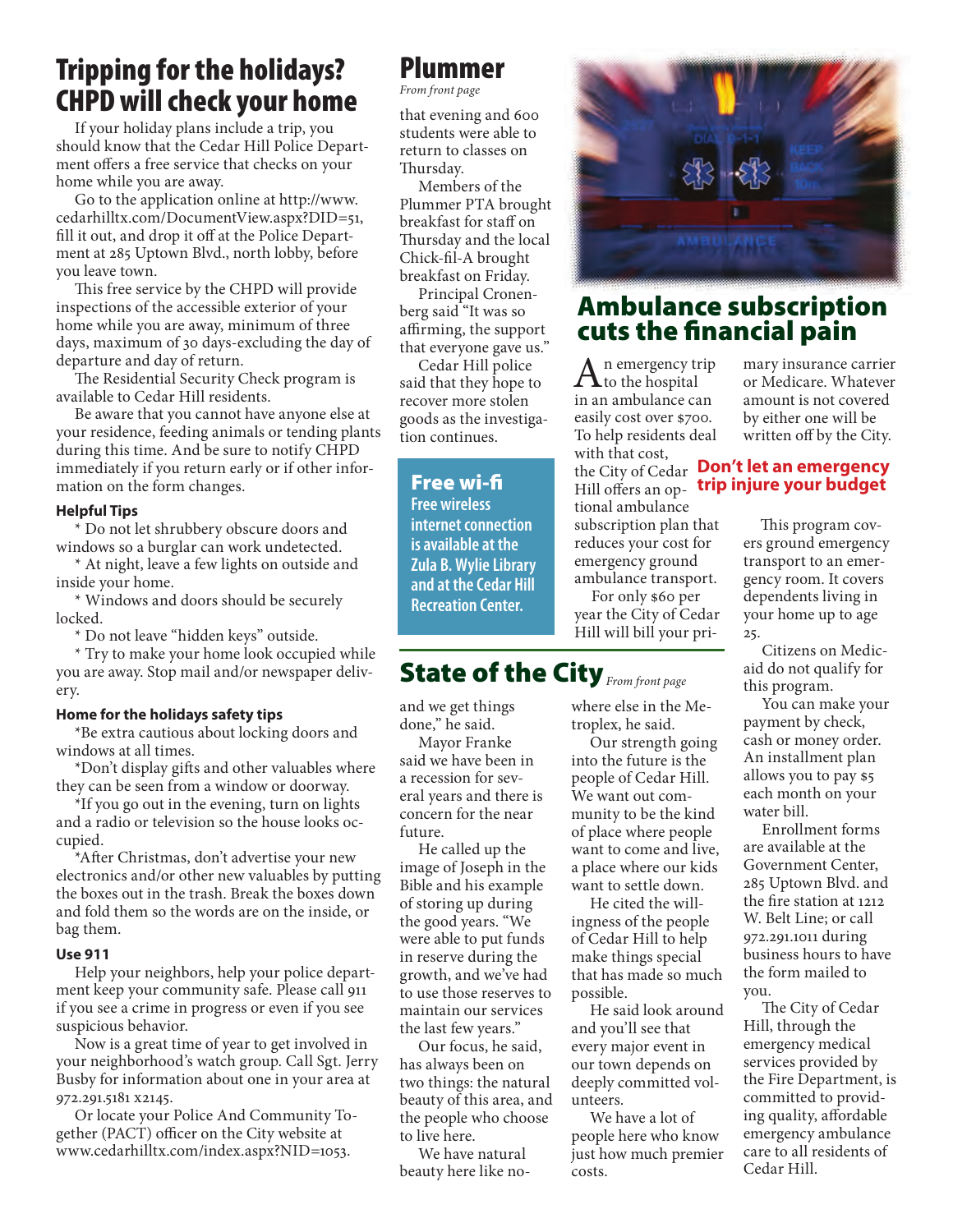

# City Photo Gallery shows our distinctive character

Have you noticed the "City Photo Gallery" link under "Popular Links" on the home page of www. cedarhilltx.com? This new feature has several galleries of photos taken at community events like Scare on the Square, Country

Day on the Hill, National Night Out and even a collection of photos from the great snow of early 2010.

Watch for new galleries to be added.

You can access the photo albums directly at www.tinyurl.com/ cchphotos.



CHISD STAR students for November were honored by the City Council with a plaque describing the qualities that make them standouts among over 8,000 students in the district. Mayor Franke said it is important to recognize those students, and their families, who show the self-discipline and initiative to succeed. **Above**, Jaren Cooper, an eighth grader at Permenter Middle School receives his Star award from Mayor Rob Franke.

**Below**, Alyssa Gonzales, an eighth grade honor student at Bessie Coleman Middle School listens as Council Member Cory Spillman reads her plaque at the Council Meeting.



# Community Calendar

#### December

#### 14 City Council meeting

6 p.m. Briefing Session, public meeting 7 p.m. City Council meeting Government Center, Cedar Hill Room

#### 24, 27, 31 City offices closed

City offices in the Government Center will be closed for the holidays on Friday, Dec. 24, Monday, Dec. 27 and for New Year's on Friday, Dec. 31.

#### January 2011

#### 3 Recreation Center 20% off annual membership offer ends

Visit the Rec Center at 310 E. Parkerville to set up your membership and save 20%. Only need 3 months at a time? Save \$10.

#### 11 City Council meeting

6 p.m. Briefing Session, public meeting 7 p.m. City Council meeting Government Center, Cedar Hill Room

#### 11 Citizens Police Academy

6:30 p.m. Grady M. Lamb Bldg. 601 E. Belt Line First of 12 weekly classes to increase citizen awareness of and understanding of law enforcement. More information and application at http://tunyurl. com/CHPDclass

#### 12 Citizens Emergency Response Team Meeting

7 p.m. Fire Station at 1212 W. Belt Line Monthly C.E.R.T. meeting. For more information on CERT please visit www.cedarhilltx.com/index.aspx?NID=1197



#### **Speaking of calendars...**

the 2011 Cedar Hill Museum of History calendar is now available for only \$10. Call 972.293.3806 for purchase locations. The calendar contains a year's worth of historical photos, facts and helpful numbers. It makes a great gift.

**To submit your community organization's activity to be considered for this Community Calendar and to be listed on the City's website, please email complete info (including date, time, location, a contact number or email) to corky.brown@cedarhilltx.com.**